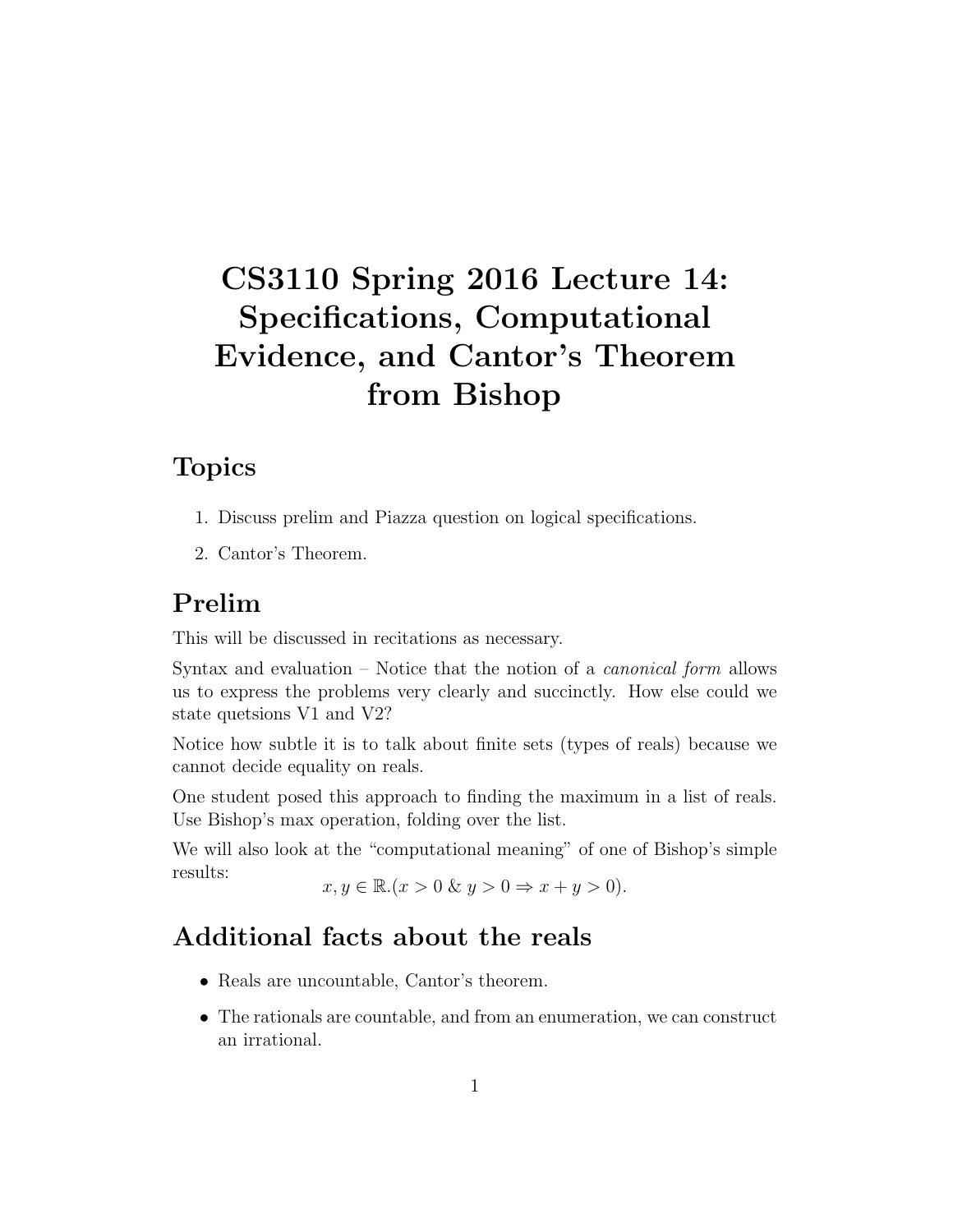#### Piazza logic question

Is  $(L\alpha|R\beta) \rightarrow \gamma$  the same as  $(L\alpha \rightarrow \gamma)|(R\beta \rightarrow \gamma)$ ?

In ordinary logical notation this is the same as asking if  $(\alpha \vee \beta) \rightarrow \gamma$  is "the same as"  $(\alpha \to \gamma) \vee (\beta \to \gamma)$ ?

What does "the same as" mean?

- Does not mean *syntactically* the same.
- Does the same program solve both?
- Can we "convert" a program for one into a program for the other?
- Is there a program that will transform any solution (program) for one into a solution for the other?

Suppose we have a function  $f \in (\alpha \vee \beta) \rightarrow \gamma$ . Can we use it to build a function in either  $(\alpha \to \gamma)$  or  $(\beta \to \gamma)$ ?

What would the function look like? fun  $f \to \dots$ 

If we give f an La in  $\alpha \vee \beta$ , it will produce a value in  $\gamma$ , in  $\alpha \rightarrow \beta$  in fact. Hence fun  $f \to L$ (fun  $a \to f(La)$ ) where  $f \in (\alpha \lor \beta) \to \gamma$ .

Also fun  $f \to R(\text{fun } b \to f(Rb)).$ 

Hence  $((\alpha \vee \beta) \rightarrow \gamma) \rightarrow (\alpha \vee \gamma) \vee (\beta \rightarrow \gamma)$ .

What about the "other direction"?  $((\alpha \to \gamma) \lor (\beta \to \gamma)) \to ((\alpha \lor \beta) \to \gamma)$ .

This seems harder and perhaps impossible, e.g. suppose we have  $\alpha \to \gamma$ , how to compute  $(\alpha \vee \beta) \rightarrow \gamma$ ?

How could we show that this is impossible?

If we looked at Boolean logic, we could ask whether the logical expression is always true under all assignments of T, F to  $\alpha$ ,  $\beta$ ,  $\gamma$ . This is not a large "truth table."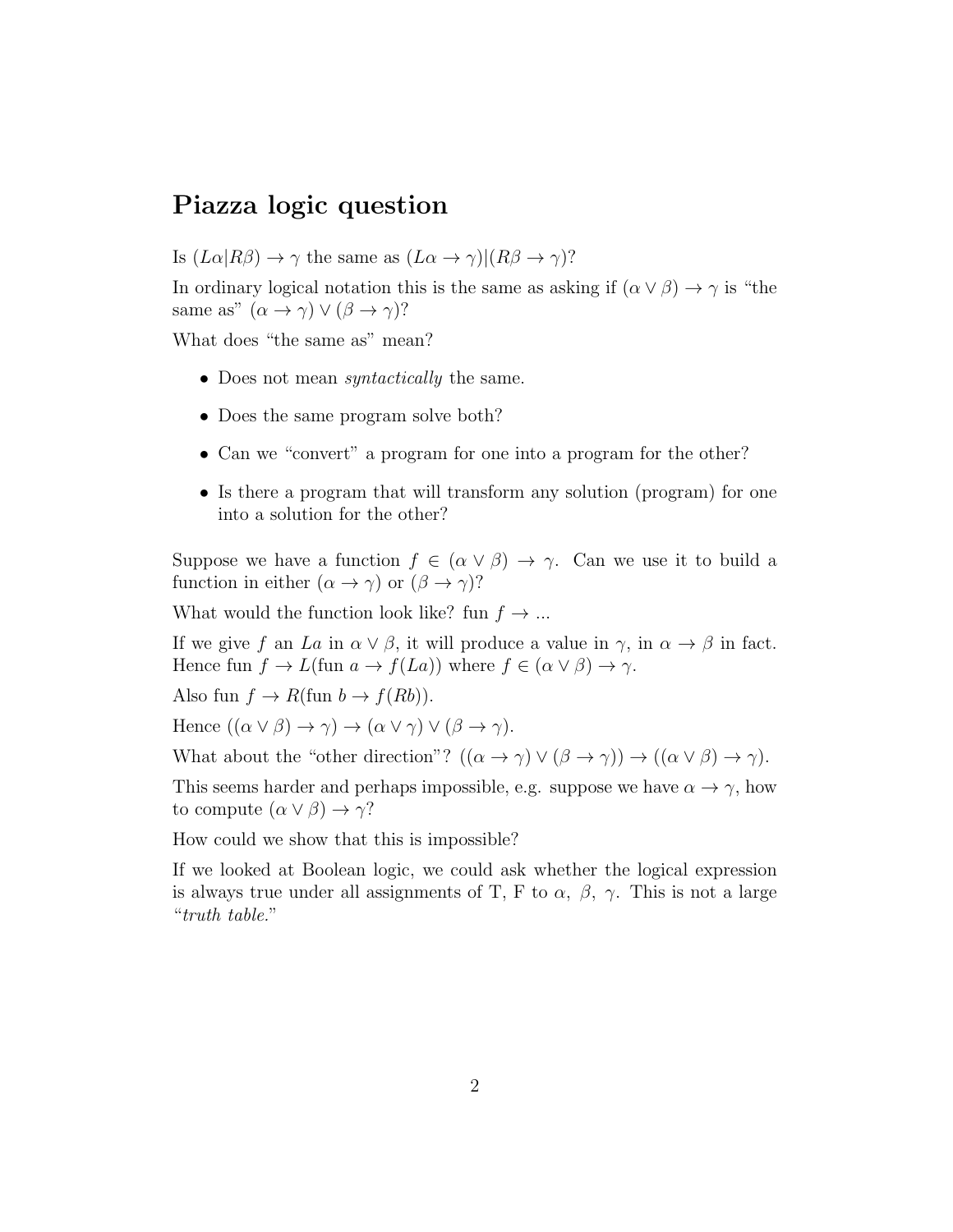If we take  $\alpha = \text{T}, \beta = \text{F}, \gamma = \text{F}$  then

$$
\begin{array}{cccc}\n(\alpha & \rightarrow & \gamma) & \vee & (\beta & \rightarrow & \gamma) & \text{has value T} \\
T & F & F & F & F \\
 & F & T & & \\
\text{but} & & & \\
(\alpha & \vee & \beta) & \rightarrow & \gamma & \text{has value F} \\
T & F & F & & \\
 & T & \rightarrow & F\n\end{array}
$$

Now we use the fact ("deepish") that if a logical formula is programmable, then its truth value is T. So this formula is not programmable. It is not a tautology.

While we are close to logical issues, let's see what we mean when we say that constructive logic is about finding computational evidence that causes us to know a logical relationship.

How do we know that for x and y real numbers,  $(x > 0 \& y > 0)$  implies  $x + y > 0?$ 

$$
\forall x, y : \mathbb{R}.((x > 0 \& y > 0) \Rightarrow x + y > 0).
$$

To say  $x > 0$  means that we have an n such that  $x_n > \frac{1}{n}$  $\frac{1}{n}$  for some *n*.

To say  $y > 0$  means that we have an m such that  $y_m > \frac{1}{m}$  $\frac{1}{m}$  for some m.

So why is  $x + y > 0$ ?

Recall  $x + y = (x_{2n} + y_{2n}), n = 1, 2, 3,...$ 

Knowing this is a matter of simple arithmetic, computing the right evidence bound.

In the realm of analysis, the *evidence is numerical*. When we examine other topics, such as properties of geometric figures, we can reduce the evidence to numbers. In other realms, such as Euclidean geometry, the evidence might be more "abstract," i.e. geometric constructions as in Euclid creating an equilateral triangle using ruler and compass.